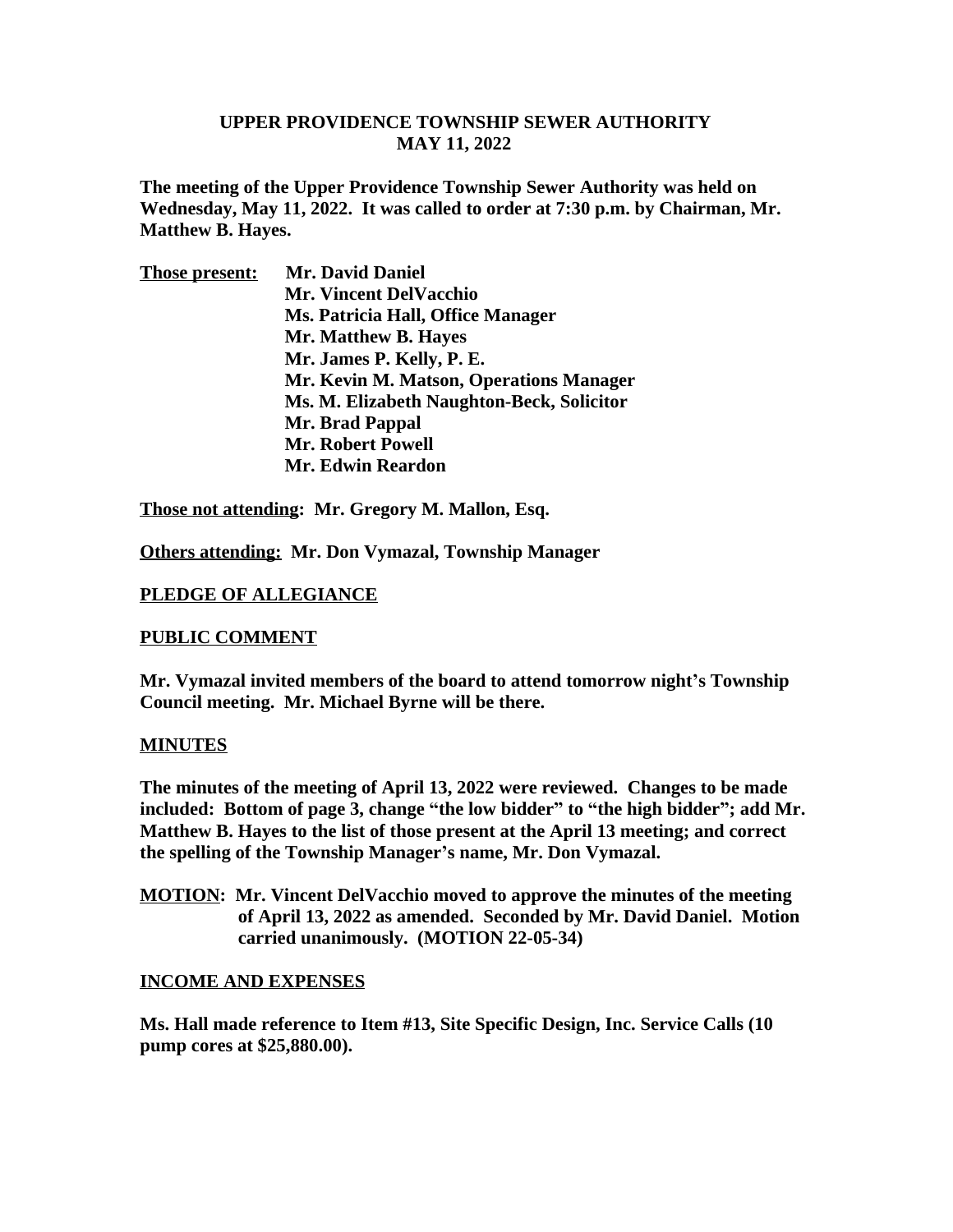# **MOTION: Mr. David Daniel moved to approve the voucher list of May 11, 2022. Seconded by Mr. Robert Powell . Motion carried unanimously. (MOTION 22-05-35)**

### **REPORTS OF OFFICERS**

**No reports.**

### **OPERATIONS MANAGER'S REPORT**

**The following is a summary of grinder pump repair costs for 2020 to 2022. The 82 calls so far this year are a little ahead of the curve.** 

|      | Calls | <b>Total Cost</b> |                                                |
|------|-------|-------------------|------------------------------------------------|
| 2020 | 213   | \$104,336.00      |                                                |
| 2021 | 199   | \$100,041.71      |                                                |
| 2022 | 82    |                   | \$36,566.42 Costs of pumps/cores - \$73,110.00 |

**There are 1,662 E-One grinder pumps in our system.**

 **Pump installations E-One system**

 **2020 – 20 cores 2021 – 22 cores 2022 – 25 cores to date**

**The years-to-date summary for PA One Call activity showed:**

|                              | 2020      | 2021        | 2022      |                                           |  |
|------------------------------|-----------|-------------|-----------|-------------------------------------------|--|
| <b>Clear – no facilities</b> | 455       | 913         | 246       |                                           |  |
| <b>Field Marked</b>          | 520       | 1125        | 319       |                                           |  |
| <b>Other</b>                 | <u>94</u> | <u> 169</u> | <u>33</u> |                                           |  |
| <b>Total for year</b>        | 1069      | 2207        | 598       | (trending to 1794 calls by<br>12/31/2022) |  |
| <b>Response rate</b>         | 100%      | 99.95%      |           | 100%                                      |  |

**The UPTSA van was delivered to Mr. Shaun McCarron on April 27, 2022. All delivery and associated fees were paid by the buyer. Mr. Matson has removed the van from our insurance policy.** 

**Mr. Hayes noted that at the end of 2019, we noticed a big increase in the maintenance cost for these grinder pumps, so we over-budgeted annually for it.**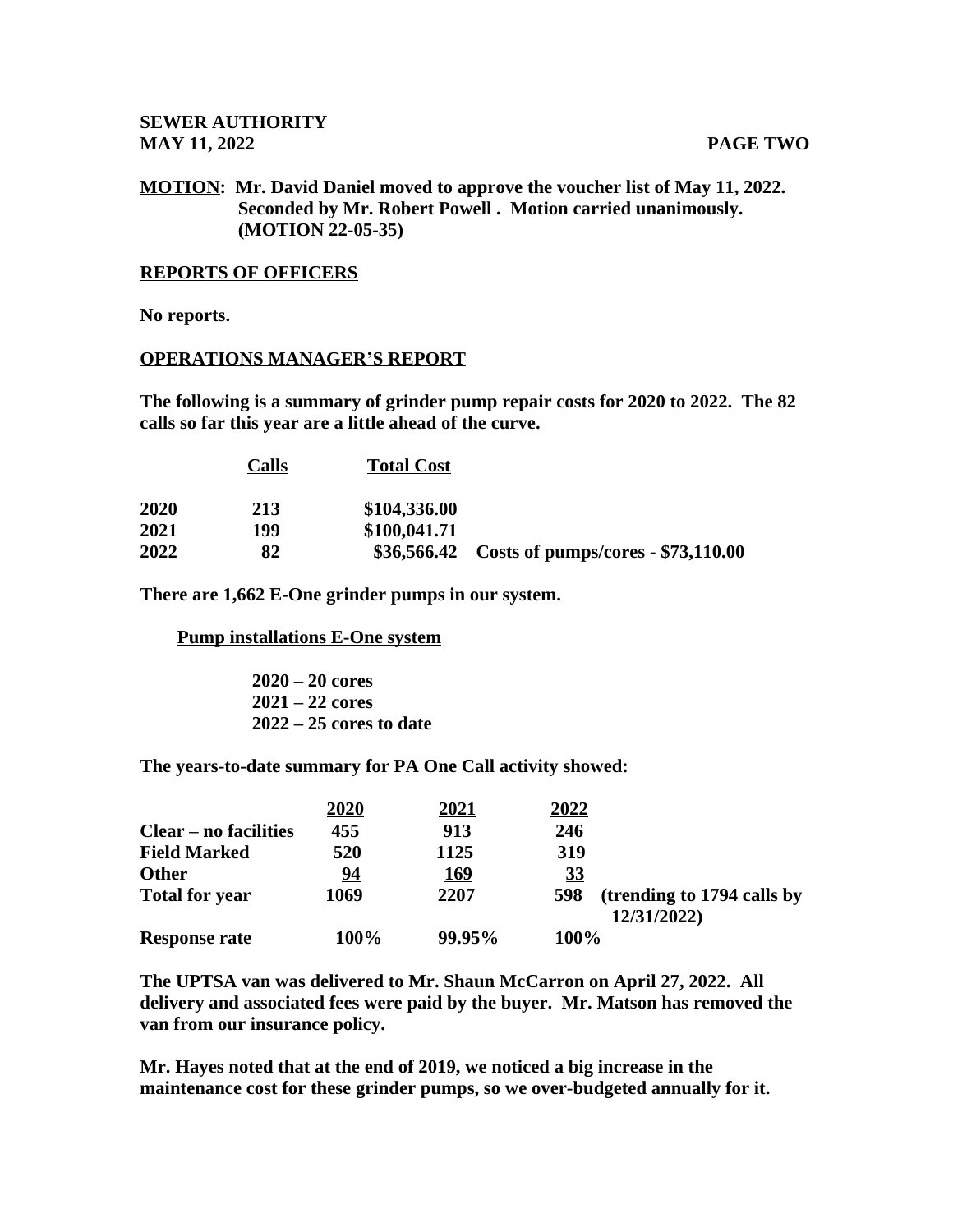**SEWER AUTHORITY MAY 11, 2022 PAGE THREE**

**A discussion followed.**

# **REPORTS OF COMMITTEES**

**No reports.**

# **REPORTS OF CONSULTANTS**

# **MR. JAMES P. KELLY, ENGINEER**

**Work continues to move forward at the Bortondale pump station with coordination of contractors and projected dates. A site meeting was held today to determine electrical contractor's need to potentially relocate lines feeding the transformer. Prior to commencement of construction, he will soft dig to locate and determine exact locations of service lines.**

**Additionally, Mr. Kelly has reviewed the PS legal descriptions provided by Mr. Jim Flandreau, Counsel for Middletown Sewer Authority. It appears to have discrepancies within the descriptions as they do not line up with the field measurements. He will work with our solicitor and Mr. Flandreau to resolve the legal description.** 

**Regarding sewer mapping, data is being collected on newly-installed pumps when applicable, to be added to the web map.**

**Weekly routine inspections continue to verify the accuracy and completion of markouts performed by USIC and the closing out of design tickets.**

**Sewer cleaning will begin on May 31, with District 4 – jet and televised and Districts 5 and 6 - jet and cleaned. Mr. Kelly noted that several years ago the Authority had decided to videotape 10% of the system every year.** 

# **MS. M. ELIZABETH NAUGHTON-BECK, SOLICITOR**

**Ms. Naughton-Beck noted that before the board makes a motion (Item #10) on the ordering of additional grinder pumps, a motion is needed to amend the agenda.**

## **MOTIONS AND RESOLUTIONS**

**Ms. Hall referred to the engagement letter from Leitzel & Economidis. They have been providing audit services to the Sewer Authority for a number of years. They are a local firm and their cost has been consistent.**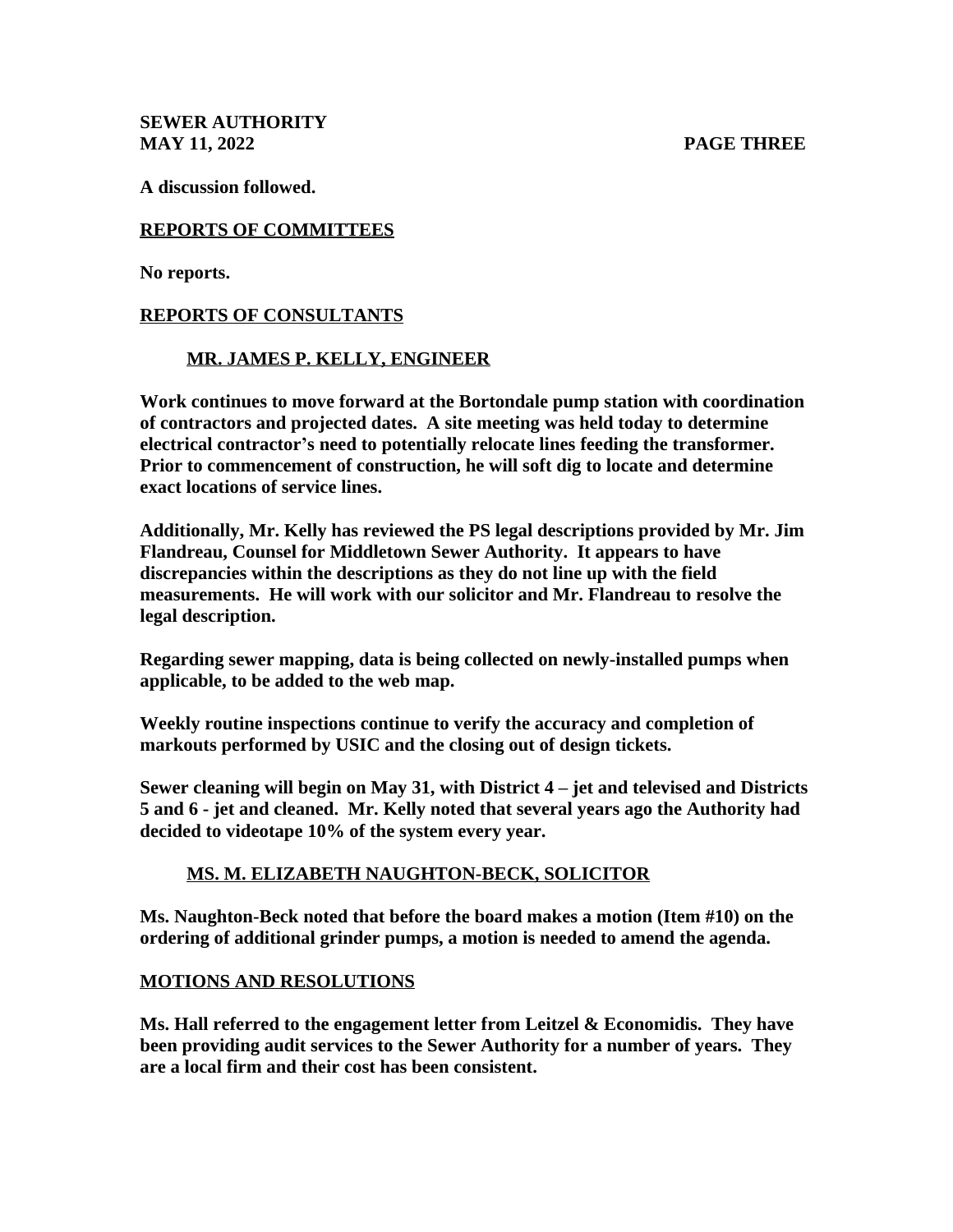- **MOTION: Mr. Robert Powell moved to accept the Management Letter provided by Leitzel & Economidis, PC for proposed audit services to the Upper Providence Township Sewer Authority for the year ended December 31, 2021. Seconded by Mr. Vincent DelVacchio. Motion carried unanimously. (MOTION 22-05-36)**
- **MOTION: Mr. Robert Powell moved to amend the May 11, 2022 agenda to include Item #10 on the agenda, which is a motion to authorize the Operations Manager to order additional grinder pumps. Seconded by Mr. David Daniel. Motion carried unanimously. (MOTION 22-05-37)**

**Mr. Matson said that the pumps have been ordered and Ms. Hall said that, for budget purposes, she has been putting them under "pumps" since we don't have a line item for them on the budget.**

**MOTION: Mr. Robert Powell moved to authorize the Operations Manager, Mr. Kevin Matson, to order additional grinder pumps in ten (10) unit batches when inventory drops to two (2) units. Mr. Matson shall then report to the board at the next scheduled meeting regarding the order conveyed, and the invoice will be added to the voucher list for that month. Seconded by Mr. David Daniel. Motion carried unanimously. (MOTION 22-05-38)**

**Mr. Powell referred to the pump station in Rose Tree Park, asking how many residences are hooked up to it (none). He suggested authorizing Ms. Hall and Mr. Matson to review all the various agreements and information on this to determine what we should do with it.** 

## **MISCELLANEOUS**

**None.**

**MOTION: Mr. Robert Powell moved to adjourn the meeting of May 11, 2022. Seconded by Mr. David Daniel. Motion carried unanimously. (MOTION 22-05-39)**

**The meeting ended at 8:19 p.m. The next meeting will be on June 8, 2022.**

 **Respectfully submitted, Mrs. Stella B. Thompson**

 **Approved \_\_\_\_\_\_\_\_\_\_\_\_\_\_\_\_\_\_\_\_\_\_\_\_**